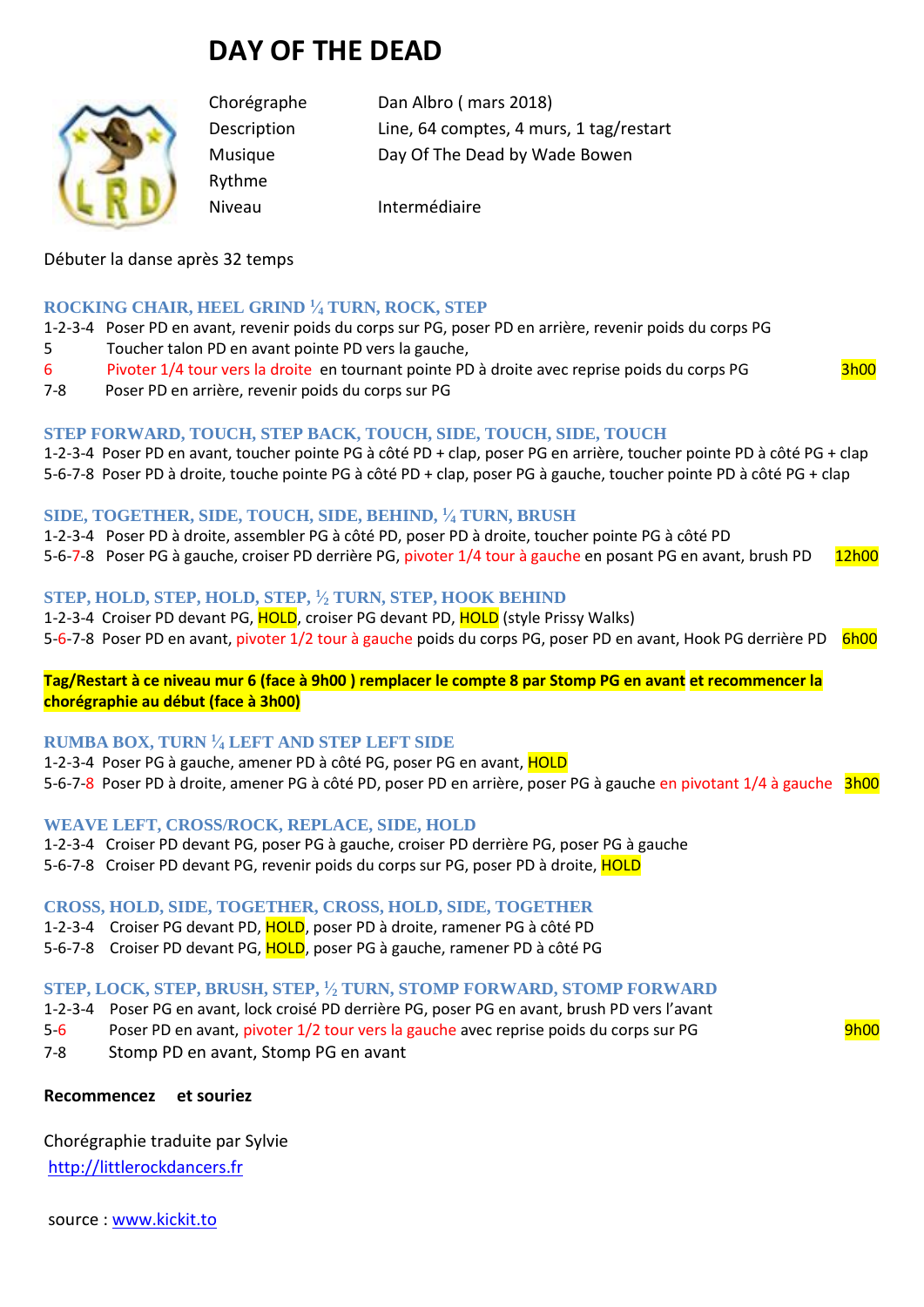Day Of The Dead

Choreographed by [Dan Albro](http://www.kickit.to/chor) Description64 count, 4 wall, intermediate line dance Musi[cDay Of The Dead](http://www.kickit.to/song) by Wade Bowen Intro32

ROCKING CHAIR, HEEL GRIND <sup>1</sup> ⁄<sup>4</sup> TURN, ROCK, STEP 1-4Rock right heel forward, recover to left, rock right back, recover to left 5-6Step right heel forward (toe turned in), turn  $\frac{1}{4}$  right and step left back (right toe turned out) 7-8Rock right back, recover to left

STEP FORWARD, TOUCH, STEP BACK, TOUCH, SIDE, TOUCH, SIDE, TOUCH 1-4Step right forward, touch left together and clap, step left back, touch right together and clap 5-8Step right side, touch left together and clap, step left side, touch right together and clap

SIDE, TOGETHER, SIDE, TOUCH, SIDE, BEHIND, <sup>1</sup> ⁄<sup>4</sup> TURN, BRUSH 1-4Step right side, step left together, step right side, touch left together 5-8Step left side, cross right behind, turn  $\frac{1}{4}$  left and step left forward, brush right forward

STEP, HOLD, STEP, HOLD, STEP, <sup>1</sup> ⁄<sup>2</sup> TURN, STEP, HOOK BEHIND 1-4Step right forward and across, hold, step left forward and across, hold 5-8Step right forward, turn  $\frac{1}{2}$  left (weight to left), step right forward, hook left behind On repetition 6, change count 8 to stomp left forward, then restart the dance at the beginning

RUMBA BOX, TURN  $\frac{1}{4}$  LEFT AND STEP LEFT SIDE 1-4Step left side, step right together, step left forward, hold 5-8Step right side, step left together, step right back, turn  $\frac{1}{4}$  left and step left side

WEAVE LEFT, CROSS/ROCK, REPLACE, SIDE, HOLD 1-4Cross right over, step left side, cross right behind, step left side 5-8Cross/rock right over, recover to left, step right side, hold

CROSS, HOLD, SIDE, TOGETHER, CROSS, HOLD, SIDE, TOGETHER 1-4Cross left over, hold, step right side, step left together 5-8Cross right over, hold, step left side, step right together

STEP, LOCK, STEP, BRUSH, STEP, <sup>1</sup> ⁄<sup>2</sup> TURN, STOMP FORWARD, STOMP FORWARD 1-4Step left forward, lock right behind, step left forward, brush right forward 5-8Step right forward, turn  $\frac{1}{2}$  left (weight to left), stomp right forward, stomp left forward

sur Amazon Music

## **"Day Of The Dead"**

It's a hundred and ten here in Lajitas Piñatas on the promenade Sunday best, painted faces Lining up for the Parade

Oh the river is down here in Lajitas Steering down the banks of Mexico Wondering if they'd even notice If I slipped across and just kept drifting on

It's the Day of the Dead here in Lajitas Dirt still fresh under the stone Now our love's gone home to Jesus